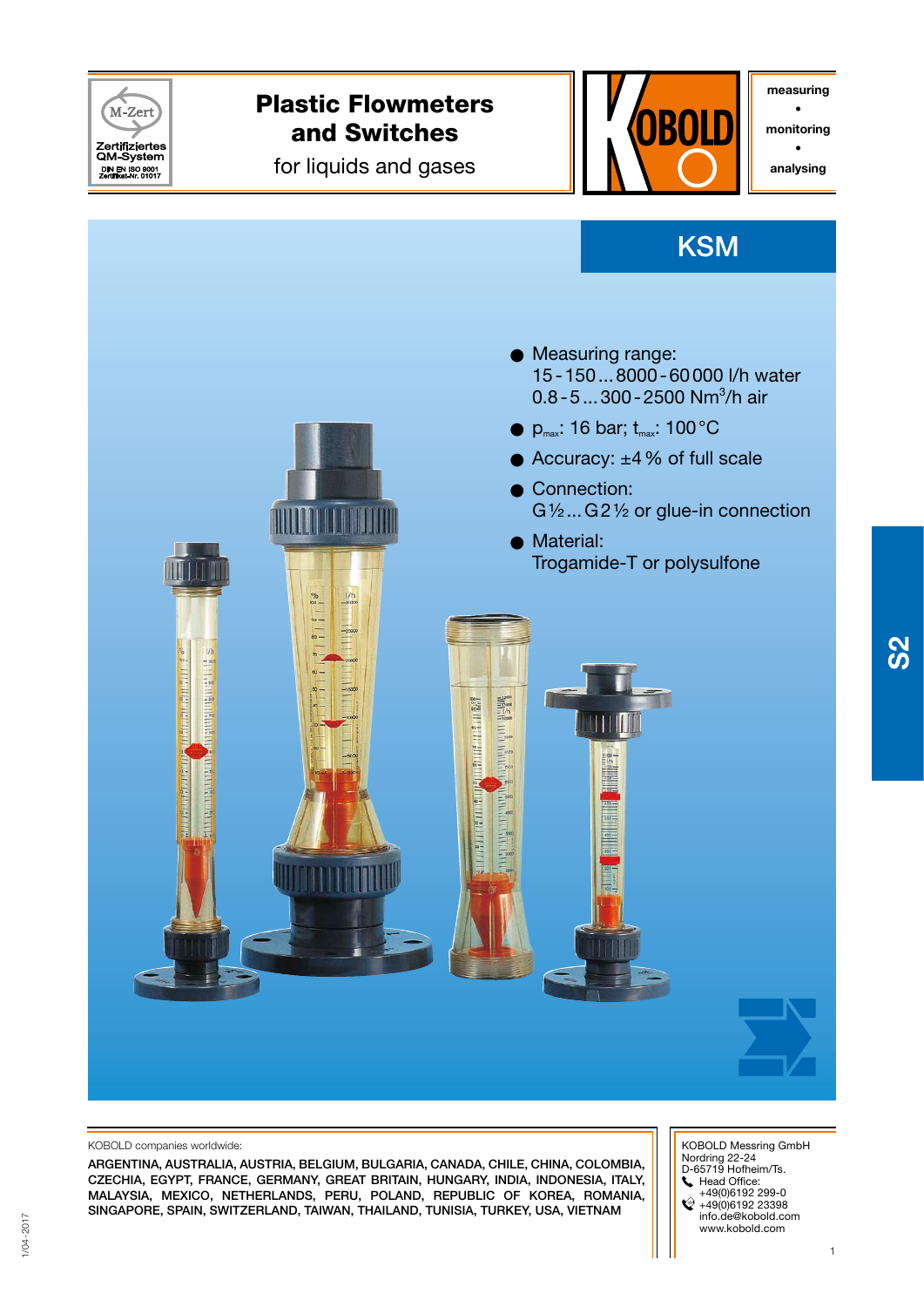

### Description

The KOBOLD plastic flowmeters of model KSM are based on the float principle with the float moving freely without friction in the measuring tube. From nominal size DN65 the devices are provided with a guide rod to stabilize the floats. The indication point is at the greatest diameter of the float. The standard flowmeters are supplied with a scale for water (+20°C), a percentage scale, O-rings, two setpoint indicators and a guide rail for accessories. The measuring tube is available in polysulfone (KSM-2...) for less aggressive media or in Trogamide (model KSM-1...) for simple water or air applications. The materials are resistant to impact, bending and compressive stresses. Optional threaded fittings can be fitted on the external threads integrally extruded at the ends. The floats are supplied with integrated magnets for operation with a bistable reed contact.

### Special advantages **Dimensions**

- O Rugged and corrosion resistant
- Special scales can be attached
- Guide rails for limit switches (can also be retrofitted, only replacement of the float is necessary).
- O Nominal sizes, measuring range and measuring tube material are all marked on the measuring tube.

#### Applications

- Cooling circuits
- O Water treatment
- O Plant engineering



#### Technical Details

| Housing:            | KSM-1: Trogamide-T<br>KSM-2: Polysulfone                                |
|---------------------|-------------------------------------------------------------------------|
| Connections:        | G 1½ to G 2½                                                            |
|                     | depending on the size                                                   |
| Float:              | <b>PVDF</b>                                                             |
| Guide rod:          | PVDF stainless steel for the 3<br>largest sizes                         |
| Seals:              | EPDM (KSM-1 / KSM-2)                                                    |
| Max. temperature:   | KSM-1: 0-60 °C<br>KSM-2: 0 - 100 °C<br>with contact max. $85^{\circ}$ C |
| Max. pressure:      | KSM-1: 16 bar<br>KSM-2: 16 bar                                          |
| Accuracy:           | $\pm$ 4% of full scale                                                  |
| Repeatability:      | ≤1 %                                                                    |
| Reed contact option | Bistable reed contact N/O contact with increasing flow                  |
| Max. ambient temp.: | $055^{\circ}$ C                                                         |
| Max. power:         | 230 $V_{AC}$                                                            |
|                     | 10 W/12 VA                                                              |
|                     | 0.5 A                                                                   |

| -lysteresis: |  |
|--------------|--|
| Protection:  |  |
|              |  |
|              |  |

## Hysteresis: approx. 3... 12 mm float travel **IP 65** (To retrofit an instrument with a contact the float must be replaced with a float with integral magnet).

No responsibility taken for errors; subject to change without prior notice.

#### Auxiliary screwed fittings option

(KSM-1... and KSM-2...)

The following auxiliary screwed fittings are available with a union nut:

- O Glue-in connection in PVC (max. 60°C, PN10)
- O Internal thread in PVC (max. 60°C, PN10)
- O Internal thread in cast iron

The sizes are shown in the Order Details table.

## **Dimensions**

| Model          | DN | G                | Da   |      | L1              | L2 [mm] approx. |            |                              |                                             |                  |                   | $D$ [mm] $\frac{1}{2}$        |                              |                      |         |
|----------------|----|------------------|------|------|-----------------|-----------------|------------|------------------------------|---------------------------------------------|------------------|-------------------|-------------------------------|------------------------------|----------------------|---------|
|                |    |                  | [mm] | [mm] | [mm]<br>approx. | Cast<br>iron    | Glue<br>in | <b>PVC</b><br>$G\frac{1}{2}$ | <b>PVC</b><br>G <sup>3</sup> / <sub>4</sub> | <b>PVC</b><br>G1 | <b>PVC</b><br>G1½ | <b>PVC</b><br>$G1\frac{1}{2}$ | <b>PVC</b><br>G <sub>2</sub> | <b>PVC</b><br>Flange | approx. |
| <b>KSM-001</b> | 25 | G1 $\frac{1}{2}$ | 32   | 335  | 341             | 390             | 385        | 432                          | 411                                         | 480              |                   | ۰.                            | $\overline{\phantom{0}}$     | on request           | 60      |
| <b>KSM-005</b> | 25 | G1 $\frac{1}{2}$ | 32   | 335  | 341             | 390             | 385        | 432                          | 411                                         | 480              |                   |                               | $\overline{\phantom{0}}$     | on request           | 60      |
| KSM-010        | 25 | G1<br>  ½        | 32   | 335  | 341             | 390             | 385        | 432                          | 411                                         | 480              |                   |                               | ۰.                           | on request           | 60      |
| <b>KSM-020</b> | 40 | G21/4            | 50   | 335  | 341             | 401             | 403        | ۰                            |                                             | 467              | 477               | 525                           | -                            | 475                  | 83      |
| KSM-030        | 40 | G21⁄4            | 50   | 335  | 341             | 401             | 403        | ۰                            | $\overline{\phantom{a}}$                    | 467              | 477               | 525                           |                              | 475                  | 83      |
| KSM-060        | 50 | G2%              | 63   | 335  | 341             | 411             | 417        | ۰                            | ۰                                           | 482              | ۰                 | 498                           | 558                          | 501                  | 103     |
| KSM-120        | 50 | G2%              | 63   | 335  | 341             | 411             | 417        | ۰                            | ۰                                           | 482              |                   | 498                           | 558                          | 501                  | 103     |
| <b>KSM-201</b> | 65 | $G3\frac{1}{2}$  | 75   | 335  | 342             | 412             | 457        | ۰                            |                                             |                  | ۰                 | 510                           | 570                          | 526                  | 122     |
| <b>KSM-301</b> | 65 | G3½              | 75   | 335  | 342             | 412             | 457        | ۰                            | ۰                                           |                  | ۰                 | 510                           | 570                          | 526                  | 122     |
| KSM-601        | 65 | G3½              | 75   | 335  | 342             | 412             | 457        |                              |                                             |                  |                   | 510                           | 570                          | 526                  | 122     |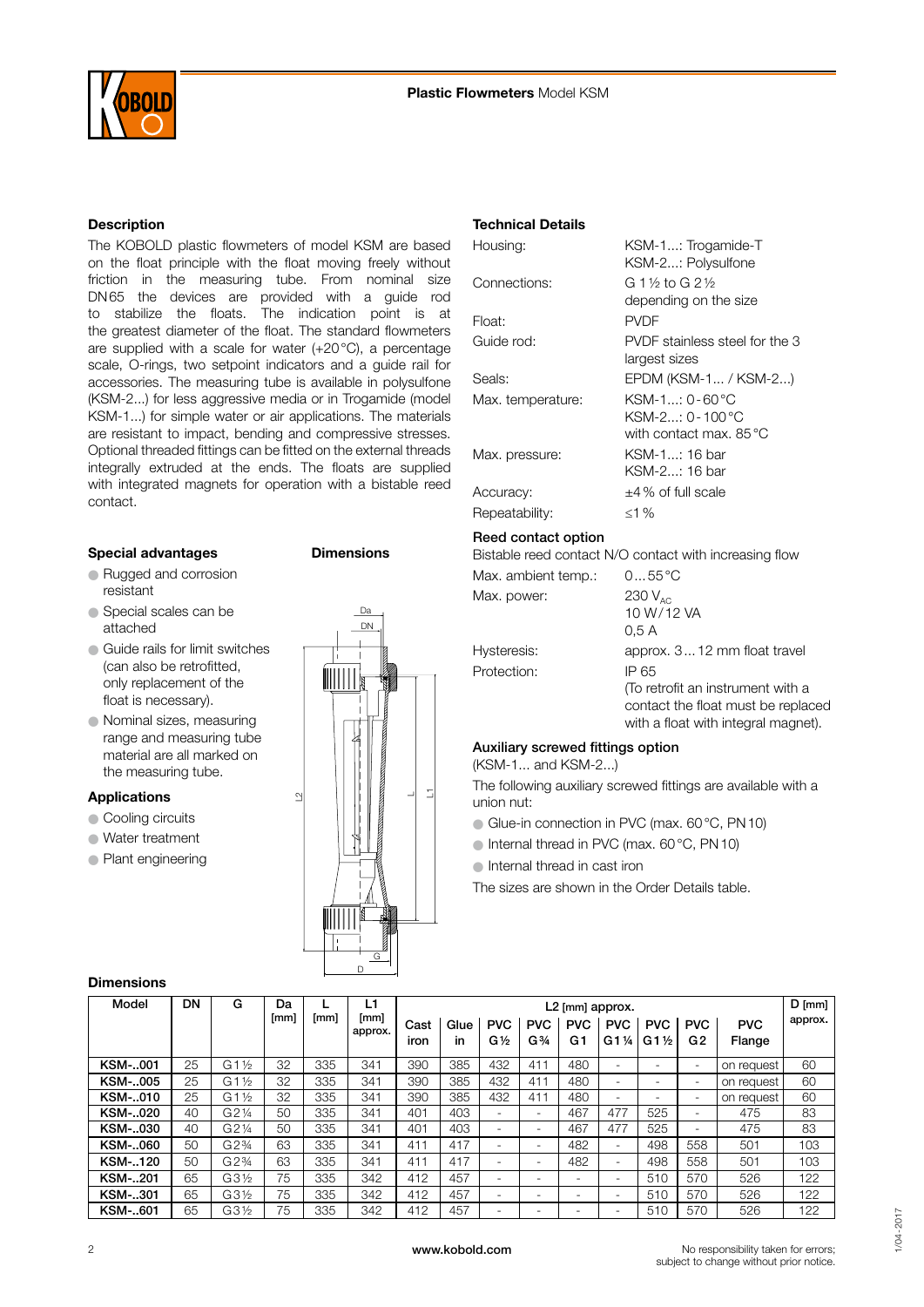

## Medium liquids

The following scales are available for liquids

|                | <b>Standard Water</b> | Pressure loss | Special scale            |                              |                  |  |  |
|----------------|-----------------------|---------------|--------------------------|------------------------------|------------------|--|--|
| Model          | [l/h]                 | [mbar]        | Water<br>$\text{[m3/h]}$ | Water<br>[I/s]               | Water<br>[1/min] |  |  |
| KSM-001        | $15 - 150$            | 19            |                          |                              | $0.25 - 2.5$     |  |  |
| <b>KSM-005</b> | $50 - 500$            | 19            |                          |                              | $0.8 - 8$        |  |  |
| KSM-010        | $100 - 1000$          | 19            | $0.1 - 1$                |                              | $1.7 - 17$       |  |  |
| KSM-020        | $200 - 2000$          | 26            | $0.2 - 2$                | $0.056 - 0.56$               | $3.3 - 33$       |  |  |
| <b>KSM-030</b> | $300 - 3000$          | 26            | $0.3 - 3$                | $0.08 - 0.8$                 | $5 - 50$         |  |  |
| KSM-060        | $600 - 6000$          | 26            | $0.6 - 6$                | $0.17 - 1.7$                 | $10 - 100$       |  |  |
| KSM-120        | 1200 - 12000          | 26            | $1.2 - 12$               | $0.34 - 3.4$                 | $20 - 200$       |  |  |
| KSM-201        | 2000 - 20000          | 26            | $2.0 - 20$               | $0.55 - 5.5$                 | $33 - 330$       |  |  |
| <b>KSM-301</b> | 3000 - 30000          | 26            | $3.0 - 30$               | $0.83 - 8.3$                 | $50 - 500$       |  |  |
| <b>KSM-601</b> | 8000 - 60000          | 34            | $8.0 - 60$               | $2.22 - 16.66$ <sup>1)</sup> |                  |  |  |

<sup>1)</sup> Only with KSM-1

# Order Details (Example: KSM-1005 H K32 R1)

| Measuring<br>range water<br>[1/h] | Order no.<br>Trogamide | Order no.<br>Polysulfone | Scale                                            | Option<br>screwed fitting                                                                                                                | Option<br>contact                     |
|-----------------------------------|------------------------|--------------------------|--------------------------------------------------|------------------------------------------------------------------------------------------------------------------------------------------|---------------------------------------|
| $15 - 150$                        | KSM-1001               | KSM-2001                 | $H = I/h$ water                                  | $000 =$ without auxiliary screwed fitting<br>$K32$ = glue-in connection Da32 (PVC)                                                       | $RO = without$                        |
| $50 - 500$                        | KSM-1005               | KSM-2005                 | $Q = m^3/h$ water<br>$M = 1/m$ in water          | $P15 = PVC G\frac{1}{2}$ female<br>$P20 = PVC G\frac{3}{4}$ female<br>$P25 = PVC G 1 female$                                             | contact<br>$R1 = 1$ contact           |
| $100 - 1000$                      | KSM-1010               | KSM-2010                 | $S = \frac{1}{s}$ water                          | $T25$ = malleable cast iron G1 female<br>$F25 = PVC$ flange DN 25                                                                        | $R2 = 2$ contacts                     |
| $200 - 2000$                      | KSM-1020               | KSM-2020                 | $H = I/h$ water<br>$\mathbf{Q} = m^3/h$ water    | $000$ = without auxiliary screwed fitting<br>$K50 =$ glue-in connection Da50 (PVC)<br>$P25 = PVC G 1 female$<br>$P32 = PVC G 1\%$ female | $RO =$ without<br>contact             |
| $300 - 3000$                      | KSM-1030               | KSM-2030                 | $M = 1$ /min water<br>$S = \frac{1}{s}$ water    | $P40 = PVC$ G 1 1/2 female<br><b>T40</b> = malleable cast iron G 1 $\frac{1}{2}$ female<br>$F40 = PVC$ flange DN 40                      | $R1 = 1$ contact<br>$R2 = 2$ contacts |
| $600 - 6000$                      | KSM-1060               | KSM-2060                 | $H = I/h$ water<br>$\mathbf{Q} = m^3/h$ water    | $000$ = without auxiliary screwed fitting<br>$K63 =$ glue-in connection Da63 (PVC)<br>$P25 = PVC G 1 female$<br>$P40 = PVC G 1$ % female | $RO =$ without<br>contact             |
| 1200 - 12000                      | KSM-1120               | KSM-2120                 | $M = 1/m$ in water<br>$S = 1/s$ water            | $P50 = PVC$ G 2 female<br>$T50$ = malleable cast iron G2 female<br>$F50 = PVC$ flange DN 50                                              | $R1 = 1$ contact<br>$R2 = 2$ contacts |
| 2000 - 20000                      | KSM-1201               | KSM-2201                 | $H = I/h$ water                                  | $000$ = without auxiliary screwed fitting<br>$K75$ = glue-in connection Da75 (PVC)                                                       |                                       |
| 3000 - 30000                      | KSM-1301               | KSM-2301                 | $\mathbf{Q} = m^3/h$ water<br>$M = 1$ /min water | $P40 = PVC G 1$ % female<br>$P50 = PVC G 2 female$                                                                                       | $RO = without$<br>contact             |
| 8000 - 60000                      | KSM-1601               | KSM-2601                 | $S^{1)} = I/s$ water                             | <b>T65</b> = malleable cast iron $G2\frac{1}{2}$ female<br>$F65$ = PVC flange DN 65                                                      |                                       |

<sup>1)</sup> Not for KSM-2601

1/04

-2017